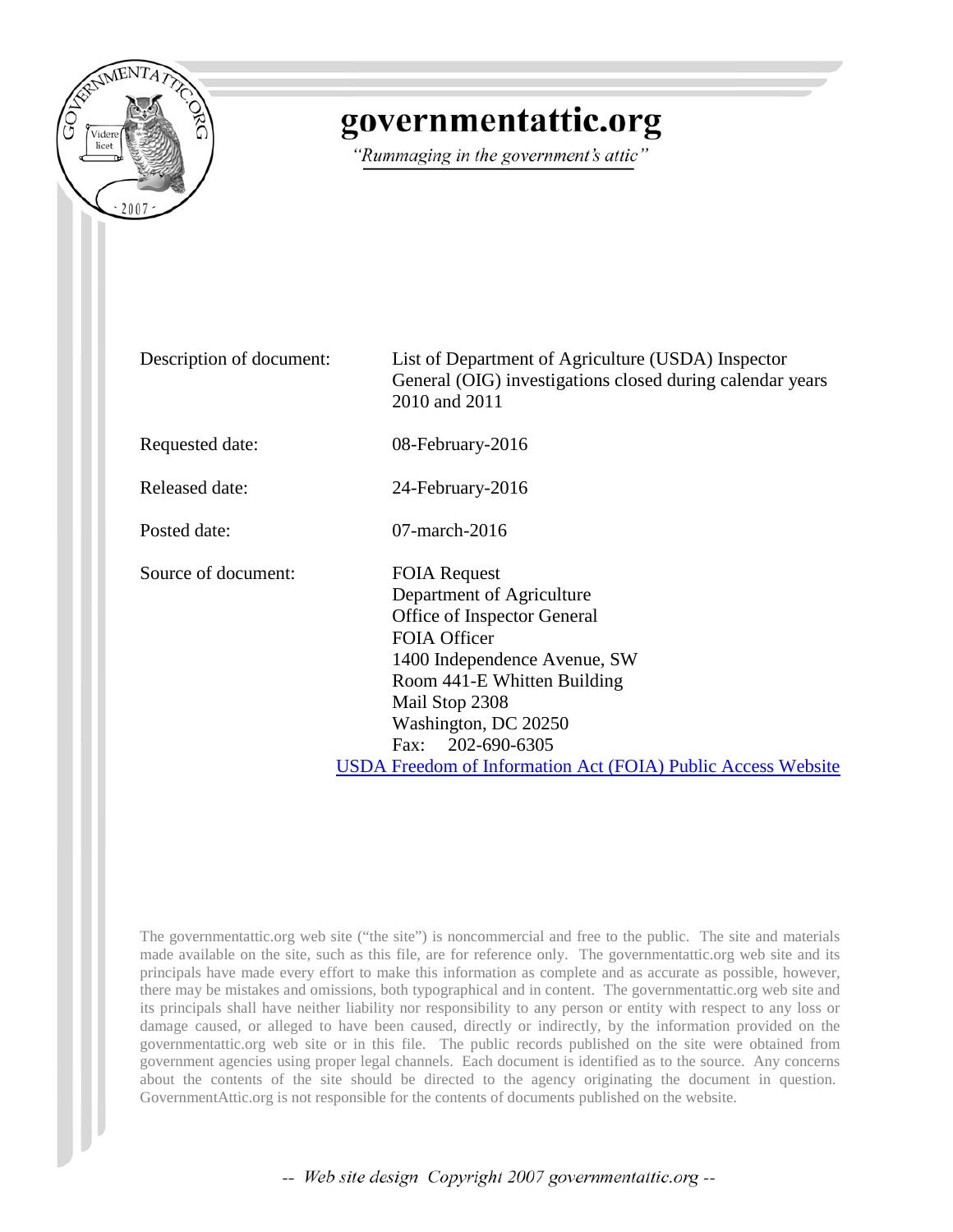



OFFICE OF INSPECTOR GENERAL

Washington D.C. 20250

FEB 2 4 Z016

Subject: Log No. 16-00031

This letter responds to your February 8, 2016, Freedom of Information Act  $(FOIA)^{1}$  request to the Office of Inspector General (OIG) at the Department of Agriculture (USDA). You requested a list of OIG investigations closed during calendar year 2010 and 2011.

We are releasing 14 pages of responsive documents.

You have the right to appeal OIG's decision by writing to the Inspector General, U.S. Department of Agriculture, 1400 Independence Avenue SW., Whitten Building, Suite 441-E, Washington, D.C. 20250-2308. Your appeal must be received within 45 days from the date of this letter. The outside of the envelope should be clearly marked "FOIA APPEAL."

For your information, Congress excluded three discrete categories of law enforcement and national security records from the requirements of the FOIA. *See* 5 U.S.C. 552(c) (2006 & Supp. IV 2010). This response is limited to those records that are subject to the requirements of the FOIA. This is a standard notification that is given to all our requesters and should not be taken as an indication that excluded records do, or do not, exist.

For information about OIG, please refer to our Web site at www.oig.usda.gov. Should you have any questions or need additional information, you may contact our office at (202) 720-5677.

Sincerely,

d Last

Linda Lasko FOIA Specialist

Enclosure: Documents

 $1$  5 U.S.C. § 552.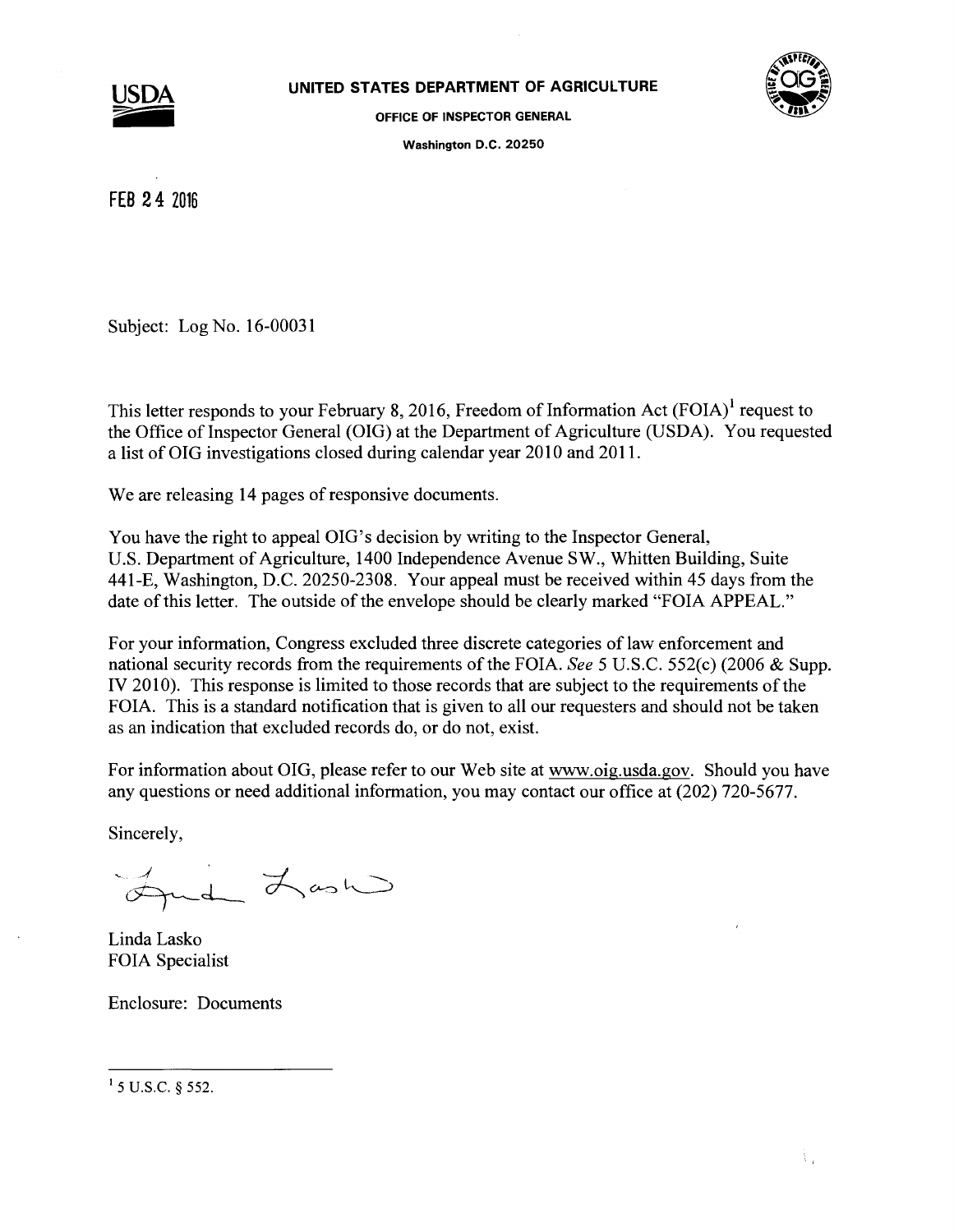## all cases closed in calendar years 2010 and 2011

 $\omega$ 

|                         | <b>CASE</b>    |                                              |
|-------------------------|----------------|----------------------------------------------|
|                         | <b>CLOSING</b> |                                              |
| <b>CASE NUMBER DATE</b> |                | <b>ALLEGATION</b>                            |
| AT01700006              | 5-Oct-10       | <b>False Statement/Representation</b>        |
| AT03080007              | 16-Feb-11      | <b>Threats</b>                               |
| AT03500067              | 24-Aug-10      | <b>False Claims</b>                          |
| AT03500073              | $3$ -Feb- $10$ | <b>False Claims</b>                          |
| AT03590004              | 19-May-10      | <b>False Statement/Representation</b>        |
| AT03640197              | 7-Apr-10       | <b>Conversion of Collateral</b>              |
| AT04010480              | $11-May-10$    | Conspiracy                                   |
| AT04201028              | 16-Mar-10      | <b>Conversion of Collateral</b>              |
| AT04230064              | $2-Mar-11$     | Embezzlement                                 |
| AT0530010001            | 18-Mar-10      | <b>False Statement/Representation</b>        |
| AT05300109              | 30-Mar-10      | <b>False Statement/Representation</b>        |
| AT05300114              | 30-Mar-10      | <b>False Statement/Representation</b>        |
| AT05300116              | 11-May-10      | <b>False Claims</b>                          |
| AT08010095              | 24-May-10      | <b>Bribery/Gratuity</b>                      |
| AT08010097              | 5-Nov-10       | Personnel                                    |
| AT08010099              | $1-Nov-11$     | <b>Computer Related Crime</b>                |
| AT08010100              | $6$ -Jul-11    | Personnel                                    |
| AT10990011              | $31$ -May-11   | <b>Theft</b>                                 |
| AT24180034              | 15-Nov-11      | <b>Product Tampering</b>                     |
| AT27402072              | 14-Oct-10      | <b>Food Stamp Trafficking</b>                |
| AT27402073              | 30-Mar-10      | <b>Food Stamp Trafficking</b>                |
| AT27440114              | $27$ -May-11   | Conspiracy                                   |
| AT27481968              | 16-Mar-10      | <b>Food Stamp Trafficking</b>                |
| AT27481971              | 14-Oct-11      | <b>Food Stamp Trafficking</b>                |
| AT27481972              | $2-Nov-10$     | <b>Food Stamp Trafficking</b>                |
| AT27481979              | $1-Apr-11$     | <b>Structuring of Financial Transactions</b> |
| AT27481987              | 17-Dec-10      | <b>Food Stamp Trafficking</b>                |
| AT27481996              | 13-Apr-10      | <b>Food Stamp Trafficking</b>                |
| AT27482000              | 26-Apr-11      | <b>Structuring of Financial Transactions</b> |
| AT27482003              | 25-May-10      | <b>Food Stamp Trafficking</b>                |
| AT27482007              | 9-Aug-10       | <b>Food Stamp Trafficking</b>                |
| AT27490652              | $31$ -May-11   | <b>Food Stamp Recipient Fraud</b>            |
| AT27490666              | 22-Jan-10      | <b>Food Stamp Recipient Fraud</b>            |
| AT27490667              | 17-Feb-11      | <b>Food Stamp Recipient Fraud</b>            |
| AT27490668              | 29-Dec-11      | None                                         |
| AT27490671              | 29-Dec-11      | <b>Food Stamp Recipient Fraud</b>            |
| AT27490680              | $5 - Aug-11$   | <b>Food Stamp Recipient Fraud</b>            |
| AT27490687              | 7-Nov-11       | <b>Food Stamp Trafficking</b>                |
| AT27520056              | 2-Nov-11       | Embezzlement                                 |
| AT27520059              | $9$ -Jun-10    | None                                         |
| AT27520060              | 28-Jul-11      | Embezzlement                                 |

 $\mathcal{A}^{\mathcal{A}}$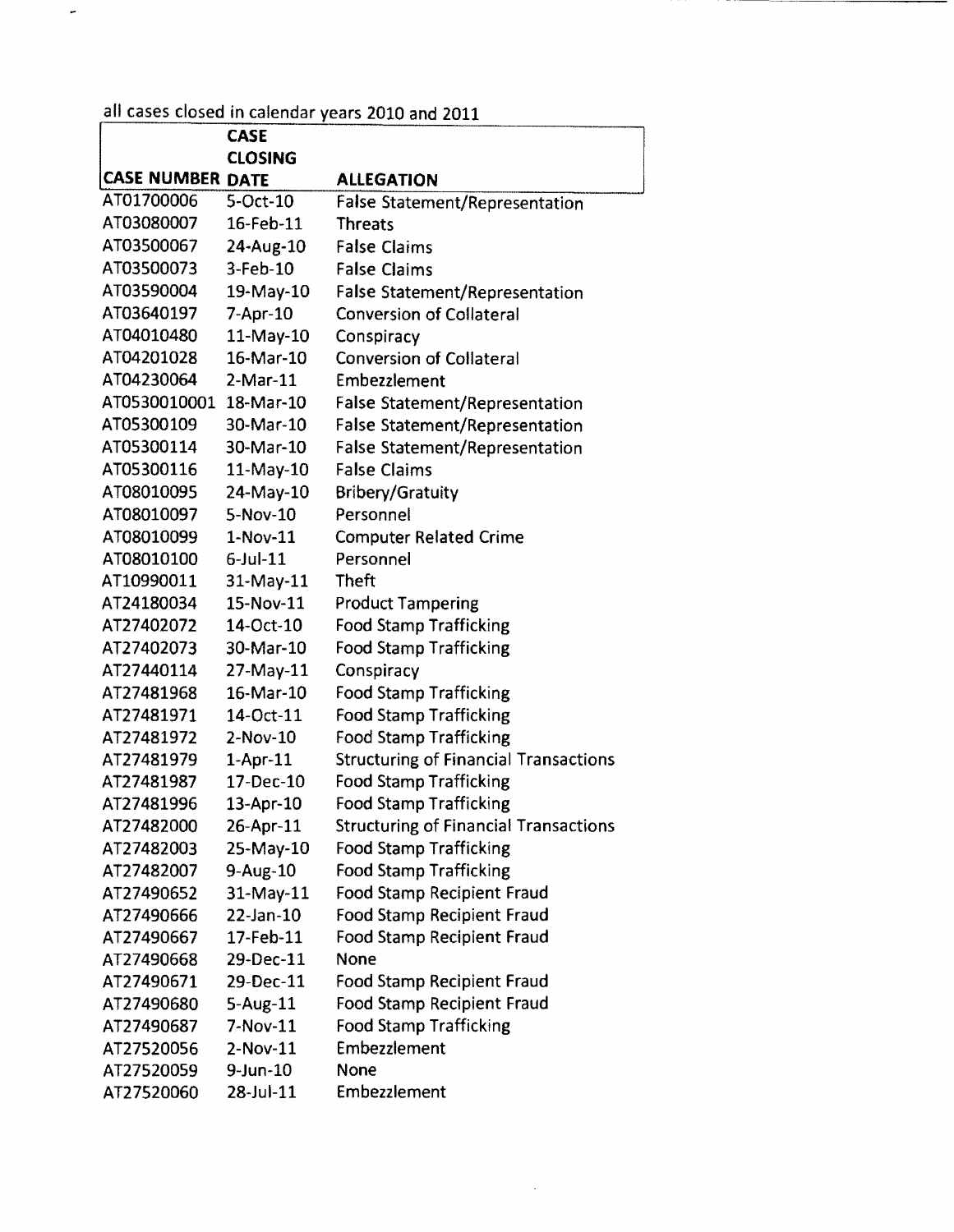| AT27530026 | 16-May-11       | <b>Food Stamp Trafficking</b>         |
|------------|-----------------|---------------------------------------|
| AT27530029 | 29-Apr-10       | <b>WIC Program Violations</b>         |
| AT27530034 | 16-Sep-10       | Embezzlement                          |
| AT27530040 | 23-May-11       | <b>WIC Program Violations</b>         |
| AT27530044 | $6$ -Dec-11     | <b>WIC Program Violations</b>         |
| AT27600051 | $1-Nov-11$      | <b>False Claims</b>                   |
| AT33160014 | 11-May-10       | Assault                               |
| AT33500007 | $1-Feb-11$      | Smuggling                             |
| AT34600004 | $2-Apr-10$      | <b>False Statement/Representation</b> |
| AT34600005 | 21-Sep-10       | <b>Conversion of Collateral</b>       |
| AT34600016 | 23-Jun-10       | <b>False Statement/Representation</b> |
| AT34990001 | 7-Feb-11        | <b>False Statement/Representation</b> |
| CH01600001 | 29-Jun-11       | Misgraded Product                     |
| CH02010008 | 30-Jun-10       | <b>None</b>                           |
| CH02010009 | 29-Jun-11       | <b>False Statement/Representation</b> |
| CH03010260 | 29-Jun-11       | Personnel                             |
| CH03300011 | 30-Jun-11       | <b>None</b>                           |
| CH03460188 | 30-Jun-11       | <b>False Claims</b>                   |
| CH03460190 | 29-Jun-11       | <b>Conversion of Collateral</b>       |
| CH03460224 | 30-Jun-10       | <b>Conversion of Collateral</b>       |
| CH03460246 | 25-Aug-10       | <b>Conversion of Collateral</b>       |
| CH03460249 | 6-Apr-11        | <b>False Statement/Representation</b> |
| CH03460353 | 23-Sep-11       | <b>Conversion of Collateral</b>       |
| CH03460363 | 29-Jun-11       | <b>Conversion of Collateral</b>       |
| CH03460384 | 27-Jan-11       | <b>Conversion of Collateral</b>       |
| CH03460397 | 29-Jun-11       | <b>Conversion of Collateral</b>       |
| CH03460418 | 23-Sep-11       | <b>Frauds and Swindles</b>            |
| CH03640198 | 29-Jun-11       | <b>Conversion of Collateral</b>       |
| CH03640203 | 19-Nov-10       | <b>False Statement/Representation</b> |
| CH03640209 | 11-Apr-11       | <b>Conversion of Collateral</b>       |
| CH03640213 | 21-Nov-11       | <b>Conversion of Collateral</b>       |
| CH03640214 | 30-Jun-11       | <b>Bankruptcy Fraud</b>               |
| CH03640217 | 16-Nov-11       | <b>Conversion of Collateral</b>       |
| CH03640218 | 29-Sep-11       | <b>Conversion of Collateral</b>       |
| CH03640219 | $1-Nov-11$      | <b>Conversion of Collateral</b>       |
| CH03640221 | 3-Oct-11        | <b>False Statement/Representation</b> |
| CH03640226 | 27-Jan-11       | <b>Frauds and Swindles</b>            |
| CH03640229 | $13 -$ Jul-11   | <b>Frauds and Swindles</b>            |
| CH03990140 | 27-Sep-10       | <b>Contract Fraud</b>                 |
| CH03990147 | 21-Jun-10       | <b>Theft</b>                          |
| CH03990150 | $21$ -Jun- $10$ | <b>Theft</b>                          |
| CH04010221 | 15-Nov-11       | Embezzlement                          |
| CH04320010 | $21$ -Jun-10    | <b>Kickbacks</b>                      |
| CH04990060 | 21-Jun-10       | Collusion                             |
| CH08010046 | 30-Jun-11       | Personnel                             |

 $\ddot{\phantom{0}}$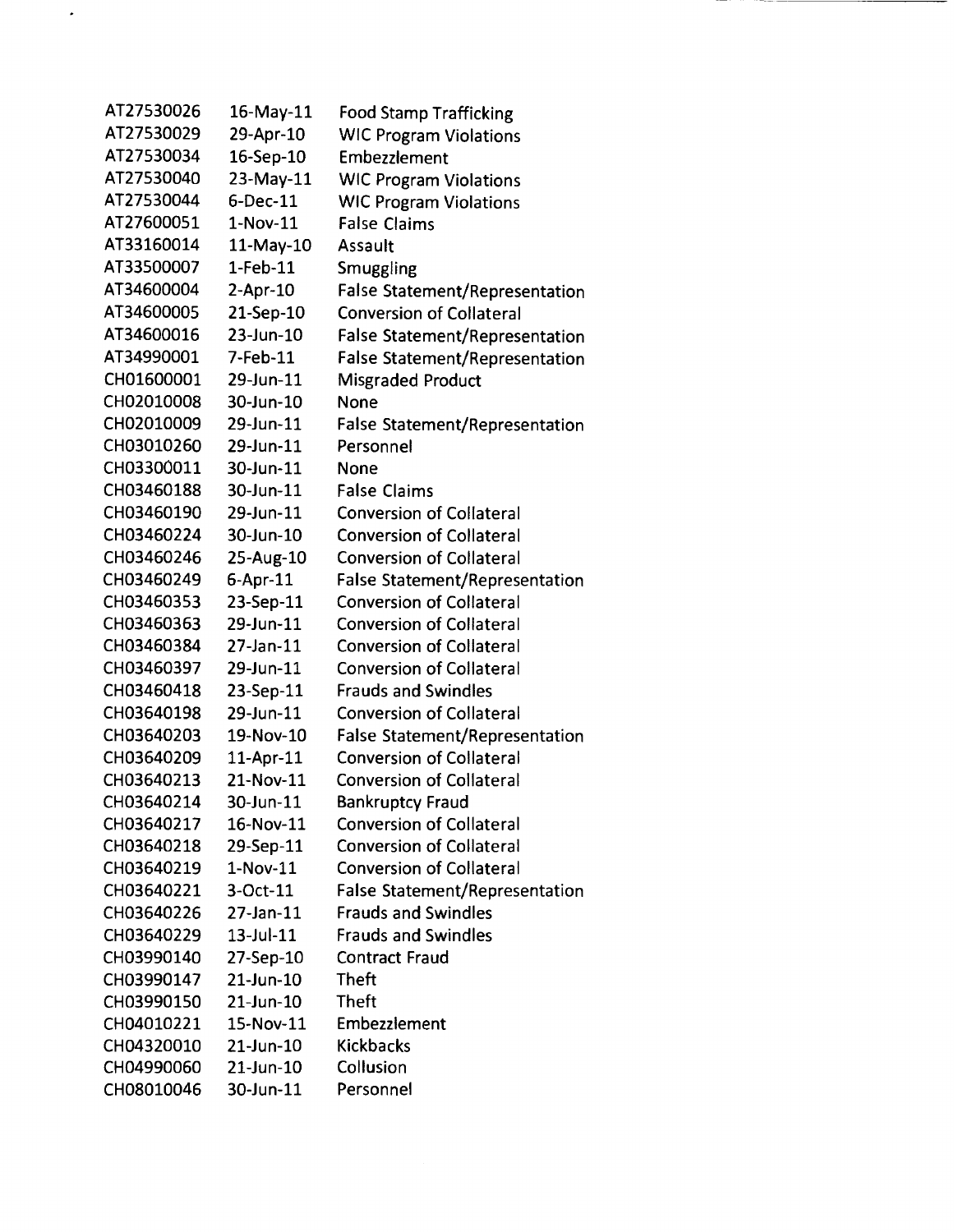| CH08010047             | 30-Jun-11      | Personnel                             |
|------------------------|----------------|---------------------------------------|
| CH08010048             | 21-Jun-10      | Personnel                             |
| CH08010050             | 30-Jun-11      | Personnel                             |
| CH08190003             | $6-Apr-11$     | <b>Contract Fraud</b>                 |
| CH10010017             | 21-Jun-10      | Collusion                             |
| CH10010020             | 30-Jun-11      | <b>False Statement/Representation</b> |
| CH10200003             | 30-Sep-10      | <b>Contract Fraud</b>                 |
| CH10990009             | 30-Jun-11      | <b>Theft</b>                          |
| CH13990002             | $6 - Apr - 11$ | <b>Frauds and Swindles</b>            |
| CH24010085             | 5-Oct-10       | Personnel                             |
| CH24010087             | 21-Jun-10      | Personnel                             |
| CH24010091             | 27-Jun-11      | Personnel                             |
| CH24160007             | 21-Jun-10      | Assault                               |
| CH27010022             | 27-Sep-10      | Personnel                             |
| CH27100032             | 23-Aug-10      | <b>Food Stamp Trafficking</b>         |
| CH27100035             | 24-Nov-10      | <b>Food Stamp Trafficking</b>         |
| CH27100037             | 17-Feb-11      | <b>Food Stamp Trafficking</b>         |
| CH27100040             | 21-Jun-10      | <b>Food Stamp Trafficking</b>         |
| CH27100042             | 21-Jun-10      | <b>Food Stamp Trafficking</b>         |
| CH27100043             | 29-Jun-11      | <b>Food Stamp Trafficking</b>         |
| CH27100044             | 29-Jun-11      | <b>Food Stamp Trafficking</b>         |
| CH27100045             | 29-Jun-11      | <b>Food Stamp Trafficking</b>         |
| CH27100049             | 30-Jun-11      | <b>Food Stamp Trafficking</b>         |
| CH27401329             | 27-Sep-10      | <b>Food Stamp Trafficking</b>         |
| CH27401332             | $3-May-11$     | <b>Food Stamp Trafficking</b>         |
| CH27401551             | 30-Jun-11      | <b>Food Stamp Trafficking</b>         |
| CH27401696             | 30-Jun-11      | <b>Food Stamp Trafficking</b>         |
| CH27410147             | 23-Aug-10      | Theft                                 |
| CH27430012             | 19-Nov-10      | <b>Bribery/Gratuity</b>               |
| CH27470619             | 21-Jun-10      | <b>Food Stamp Trafficking</b>         |
| CH27470708             | 21-Jun-10      | <b>Food Stamp Trafficking</b>         |
| CH2747070801 21-Jun-10 |                | <b>Food Stamp Trafficking</b>         |
| CH27470784             | 23-Nov-10      | <b>Food Stamp Trafficking</b>         |
| CH27470785             | 14-Mar-11      | <b>Food Stamp Trafficking</b>         |
| CH27470786             | 19-Jan-11      | <b>Food Stamp Trafficking</b>         |
| CH27470787             | 18-Jan-11      | <b>Food Stamp Trafficking</b>         |
| CH27470798             | 13-Dec-11      | <b>Food Stamp Trafficking</b>         |
| CH27470799             | 24-May-11      | <b>Food Stamp Trafficking</b>         |
| CH27481357             | 30-Jun-10      | <b>Food Stamp Trafficking</b>         |
| CH27481359             | 23-Aug-10      | <b>Food Stamp Trafficking</b>         |
| CH27481361             | 29-Sep-11      | <b>Food Stamp Trafficking</b>         |
| CH27481362             | 18-Jan-11      | <b>Food Stamp Trafficking</b>         |
| CH27481365             | 27-Sep-10      | <b>Food Stamp Trafficking</b>         |
| CH27481369             | 30-Jun-10      | <b>Food Stamp Trafficking</b>         |
| CH27481372             | 19-Nov-10      | <b>Food Stamp Trafficking</b>         |

 $\ddot{\phantom{a}}$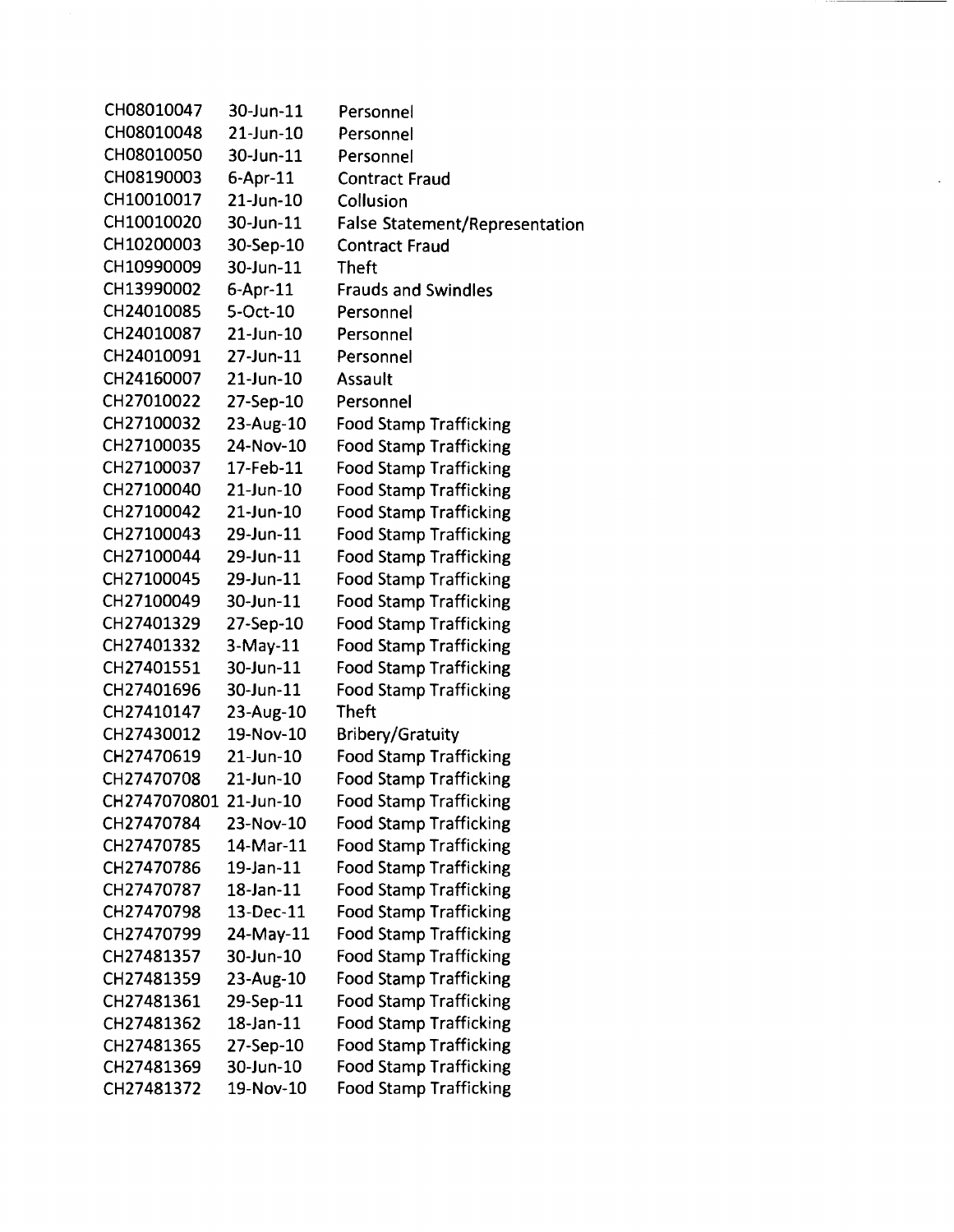| CH27481386   | $6 - Apr - 11$  | <b>Food Stamp Trafficking</b>     |
|--------------|-----------------|-----------------------------------|
| CH27481394   | 27-Nov-10       | <b>Food Stamp Trafficking</b>     |
| CH27481396   | 29-Jun-11       | <b>Food Stamp Trafficking</b>     |
| CH27481405   | $11$ -Jul- $11$ | <b>Food Stamp Trafficking</b>     |
| CH27481408   | 30-Jun-11       | <b>Food Stamp Trafficking</b>     |
| CH27481409   | 30-Jun-11       | <b>Food Stamp Trafficking</b>     |
| CH27481409   | 30-Jun-11       | None                              |
| CH27481413   | 19-Nov-10       | <b>Food Stamp Trafficking</b>     |
| CH2748141301 | 19-Nov-10       | <b>Food Stamp Trafficking</b>     |
| CH27481418   | 22-Dec-10       | <b>Food Stamp Trafficking</b>     |
| CH27481419   | 31-Oct-11       | <b>Food Stamp Trafficking</b>     |
| CH27481421   | 30-Nov-10       | <b>Food Stamp Trafficking</b>     |
| CH27481423   | $13$ -Jul- $11$ | <b>Food Stamp Trafficking</b>     |
| CH27481428   | 30-Jun-11       | <b>Food Stamp Trafficking</b>     |
| CH27481430   | 24-May-11       | <b>Food Stamp Trafficking</b>     |
| CH27481431   | 23-Aug-11       | <b>Food Stamp Trafficking</b>     |
| CH27481432   | 18-Mar-11       | <b>Food Stamp Trafficking</b>     |
| CH27481433   | 4-Feb-11        | <b>Food Stamp Trafficking</b>     |
| CH27481434   | 8-Dec-10        | <b>Food Stamp Trafficking</b>     |
| CH27481438   | 13-Jul-11       | <b>Food Stamp Trafficking</b>     |
| CH27481439   | 23-Nov-10       | <b>Food Stamp Trafficking</b>     |
| CH27481440   | 30-Jun-10       | <b>Food Stamp Trafficking</b>     |
| CH27481443   | 23-Nov-10       | <b>Food Stamp Trafficking</b>     |
| CH27481446   | 8-Dec-10        | <b>Food Stamp Trafficking</b>     |
| CH27481448   | 15-Mar-11       | <b>Food Stamp Trafficking</b>     |
| CH27481450   | 30-Jun-11       | <b>Food Stamp Trafficking</b>     |
| CH27481451   | 30-Sep-10       | <b>Food Stamp Trafficking</b>     |
| CH27481454   | 25-Aug-10       | <b>Food Stamp Trafficking</b>     |
| CH27481461   | 29-Jun-11       | <b>Food Stamp Trafficking</b>     |
| CH27481464   | 29-Jun-11       | <b>Food Stamp Trafficking</b>     |
| CH27481466   | 29-Jun-11       | <b>Food Stamp Trafficking</b>     |
| CH27481467   | 30-Jun-11       | <b>Food Stamp Trafficking</b>     |
| CH27481469   | 29-Jun-11       | <b>Food Stamp Trafficking</b>     |
| CH27481470   | $13 -$ Jul-11   | <b>Food Stamp Trafficking</b>     |
| CH27481472   | 29-Jun-11       | <b>Food Stamp Trafficking</b>     |
| CH27481477   | 29-Jun-11       | <b>Food Stamp Trafficking</b>     |
| CH27481479   | 22-Dec-10       | <b>Food Stamp Trafficking</b>     |
| CH27481490   | 29-Jun-11       | <b>Food Stamp Trafficking</b>     |
| CH27481491   | 29-Jun-11       | <b>Food Stamp Trafficking</b>     |
| CH27481498   | 21-Jun-10       | <b>Food Stamp Trafficking</b>     |
| CH27481504   | 30-Jun-11       | <b>Food Stamp Trafficking</b>     |
| CH27481505   | 10-Jun-11       | <b>Food Stamp Trafficking</b>     |
| CH27481562   | 4-Oct-11        | <b>Food Stamp Trafficking</b>     |
| CH27490576   | 21-Jun-10       | <b>Food Stamp Recipient Fraud</b> |
| CH27490581   | 21-Jun-10       | <b>Food Stamp Recipient Fraud</b> |

 $\hat{\mathcal{A}}$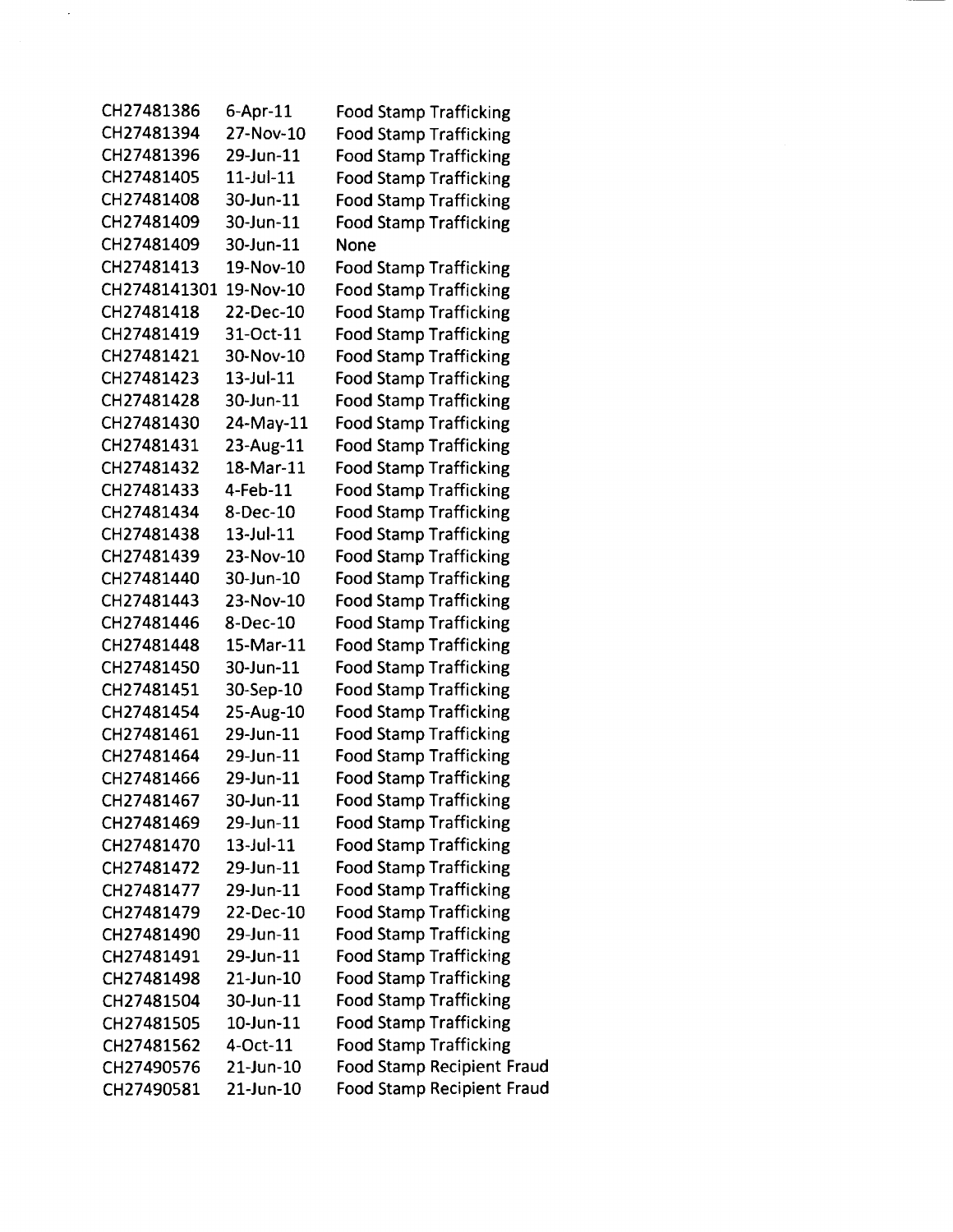| CH27490582 | 27-Sep-10      | Food Stamp Recipient Fraud            |
|------------|----------------|---------------------------------------|
| CH27490585 | 21-Jun-10      | <b>Food Stamp Recipient Fraud</b>     |
| CH27490586 | 30-Jun-11      | <b>Food Stamp Recipient Fraud</b>     |
| CH27490588 | 4-Feb-11       | <b>Food Stamp Trafficking</b>         |
| CH27490592 | 21-Jun-10      | <b>Food Stamp Trafficking</b>         |
| CH27490594 | 21-Jun-10      | <b>Food Stamp Recipient Fraud</b>     |
| CH27490595 | 30-Jun-11      | <b>Food Stamp Recipient Fraud</b>     |
| CH27490596 | 29-Sep-11      | <b>Food Stamp Recipient Fraud</b>     |
| CH27490598 | 30-Jun-11      | <b>Food Stamp Recipient Fraud</b>     |
| CH27490599 | 30-Jun-11      | <b>Food Stamp Recipient Fraud</b>     |
| CH27520025 | 21-Jun-10      | <b>False Statement/Representation</b> |
| CH27520026 | 4-Feb-11       | <b>False Claims</b>                   |
| CH27520030 | 30-Jun-11      | <b>False Claims</b>                   |
| CH27530071 | 18-Mar-11      | <b>WIC Program Violations</b>         |
| CH27530075 | 30-Jun-11      | <b>Bribery/Gratuity</b>               |
| CH27530076 | 30-Jun-11      | <b>WIC Program Violations</b>         |
| CH27530078 | 29-Jun-11      | <b>Theft</b>                          |
| CH27530080 | 21-Jun-10      | <b>WIC Program Violations</b>         |
| CH27530081 | 29-Jun-11      | <b>Theft</b>                          |
| CH27990032 | 18-Jan-11      | <b>Food Stamp Trafficking</b>         |
| CH27990033 | 19-Nov-10      | <b>Food Stamp Trafficking</b>         |
| CH27990034 | 29-Jun-11      | <b>Food Stamp Recipient Fraud</b>     |
| CH27990034 | 29-Jun-11      | <b>Theft</b>                          |
| CH30310003 | 23-Aug-10      | Improper/Inadequate Sampling          |
| CH30990004 | 23-Aug-10      | <b>False Claims</b>                   |
| CH33200004 | 21-Jun-10      | <b>Animal Welfare Violations</b>      |
| CH33300005 | 29-Jun-11      | <b>Animal Welfare Violations</b>      |
| CH33300012 | 29-Jun-11      | <b>Animal Welfare Violations</b>      |
| CH33300013 | 29-Jun-11      | <b>Animal Welfare Violations</b>      |
| CH33300014 | 30-Jun-11      | <b>Animal Welfare Violations</b>      |
| CH33300015 | 29-Jun-11      | <b>Animal Welfare Violations</b>      |
| CH33300016 | 24-Jan-11      | <b>Animal Welfare Violations</b>      |
| CH33300017 | 30-Jun-11      | <b>Animal Welfare Violations</b>      |
| CH33300018 | 30-Jun-11      | <b>Animal Welfare Violations</b>      |
| HQ42940011 | 8-Dec-11       | <b>None</b>                           |
| HQ42940012 | $8$ -Dec-11    | <b>Animal Welfare Violations</b>      |
| HQ42940013 | 8-Dec-11       | <b>Animal Welfare Violations</b>      |
| HQ42940014 | 8-Dec-11       | <b>Animal Welfare Violations</b>      |
| HQ42940015 | 8-Dec-11       | None                                  |
| HY01010102 | $7-$ Sep $-11$ | Personnel                             |
| HY02010214 | 20-Aug-10      | <b>Computer Related Crime</b>         |
| HY02150001 | 27-Apr-11      | Terrorism                             |
| HY03010058 | 28-Jan-11      | <b>Threats</b>                        |
| HY03080012 | 12-Jan-10      | <b>Threats</b>                        |
| HY03640072 | 18-Aug-10      | <b>Conversion of Collateral</b>       |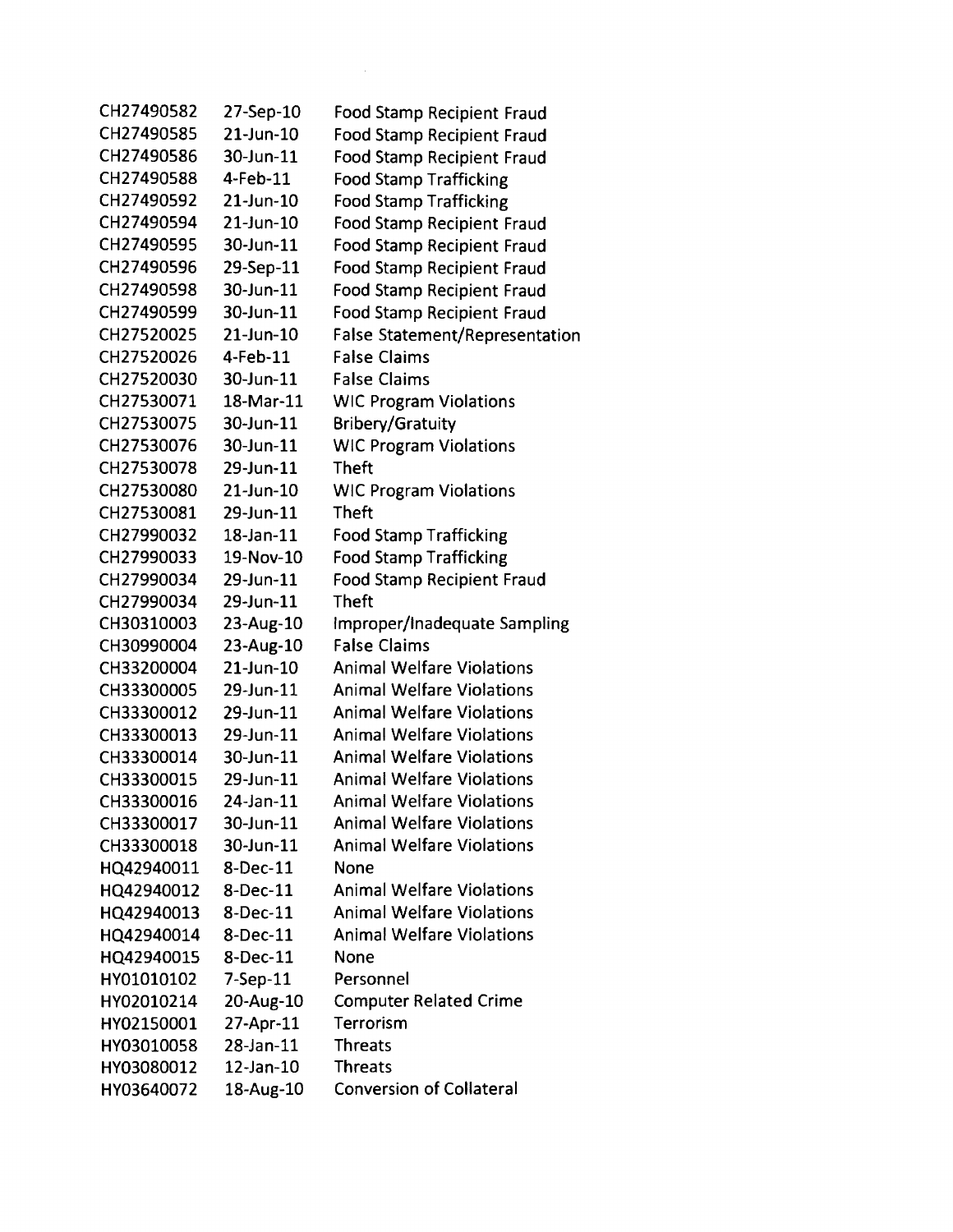| HY03640127 | 18-Aug-10      | <b>Conversion of Collateral</b>       |
|------------|----------------|---------------------------------------|
| HY03640134 | 2-Feb-10       | <b>Conversion of Collateral</b>       |
| HY03640135 | 12-Aug-10      | <b>Conversion of Collateral</b>       |
| HY03640136 | 26-Apr-10      | <b>Conversion of Collateral</b>       |
| HY04200363 | $4-Aug-10$     | <b>False Statement/Representation</b> |
| HY04300080 | 4-Aug-10       | <b>Conflict of Interest</b>           |
| HY07010017 | $7-$ Sep $-11$ | <b>Computer Related Crime</b>         |
| HY07230002 | 30-Jun-11      | <b>False Claims</b>                   |
| HY08010094 | $2$ -Feb-10    | Personnel                             |
| HY08130001 | 5-Feb-10       | <b>Misuse of Federal Funds</b>        |
| HY08130002 | 5-Feb-10       | <b>Contract Fraud</b>                 |
| HY08130003 | 5-Feb-10       | <b>Contract Fraud</b>                 |
| HY08130004 | 5-Feb-10       | <b>Contract Fraud</b>                 |
| HY08130005 | 5-Feb-10       | <b>Contract Fraud</b>                 |
| HY08130006 | 5-Feb-10       | <b>Contract Fraud</b>                 |
| HY08130007 | 5-Feb-10       | <b>Contract Fraud</b>                 |
| HY08130008 | 5-Feb-10       | <b>Contract Fraud</b>                 |
| HY08130009 | $5 - Feb - 10$ | <b>Contract Fraud</b>                 |
| HY08190005 | $3-Sep-10$     | <b>Anti-trust Violations</b>          |
| HY10990004 | 23-Mar-10      | Personnel                             |
| HY11990001 | 8-Mar-11       | <b>Theft</b>                          |
| HY13080002 | 14-Sep-11      | <b>Threats</b>                        |
| HY16010003 | $9-May-11$     | Personnel                             |
| HY23990004 | 12-Aug-10      | <b>Theft</b>                          |
| HY24010119 | 30-Jun-11      | Personnel                             |
| HY24180017 | 19-Jul-11      | <b>Product Tampering</b>              |
| HY24340080 | $4 - Aug-10$   | <b>Mislabeled Product</b>             |
| HY24340081 | $6$ -Jul-11    | Adulterate/Alter product              |
| HY24370007 | $7$ -Jul-11    | Importation/Exportation               |
| HY24380001 | 18-Aug-11      | Adulterate/Alter product              |
| HY27400750 | 12-Aug-10      | <b>Food Stamp Trafficking</b>         |
| HY27400752 | 30-Jun-11      | <b>Food Stamp Trafficking</b>         |
| HY27400759 | 5-Feb-10       | <b>Food Stamp Trafficking</b>         |
| HY27400768 | 9-Nov-10       | None                                  |
| HY27400828 | 11-Mar-10      | <b>Food Stamp Trafficking</b>         |
| HY27400834 | 26-May-10      | <b>Food Stamp Trafficking</b>         |
| HY27400850 | $2$ -Feb-10    | <b>Food Stamp Trafficking</b>         |
| HY27400857 | 19-Oct-11      | <b>Food Stamp Trafficking</b>         |
| HY27400860 | 9-Nov-10       | <b>Food Stamp Trafficking</b>         |
| HY27420005 | 30-Jun-11      | <b>Food Stamp Trafficking</b>         |
| HY27420010 | 4-May-10       | <b>Food Stamp Trafficking</b>         |
| HY27420013 | $1$ -Jul- $11$ | <b>Food Stamp Recipient Fraud</b>     |
| HY27420015 | 27-Apr-10      | <b>Food Stamp Trafficking</b>         |
| HY27420019 | 18-Oct-11      | <b>Food Stamp Trafficking</b>         |
| HY27481272 | 30-Jul-10      | <b>Food Stamp Trafficking</b>         |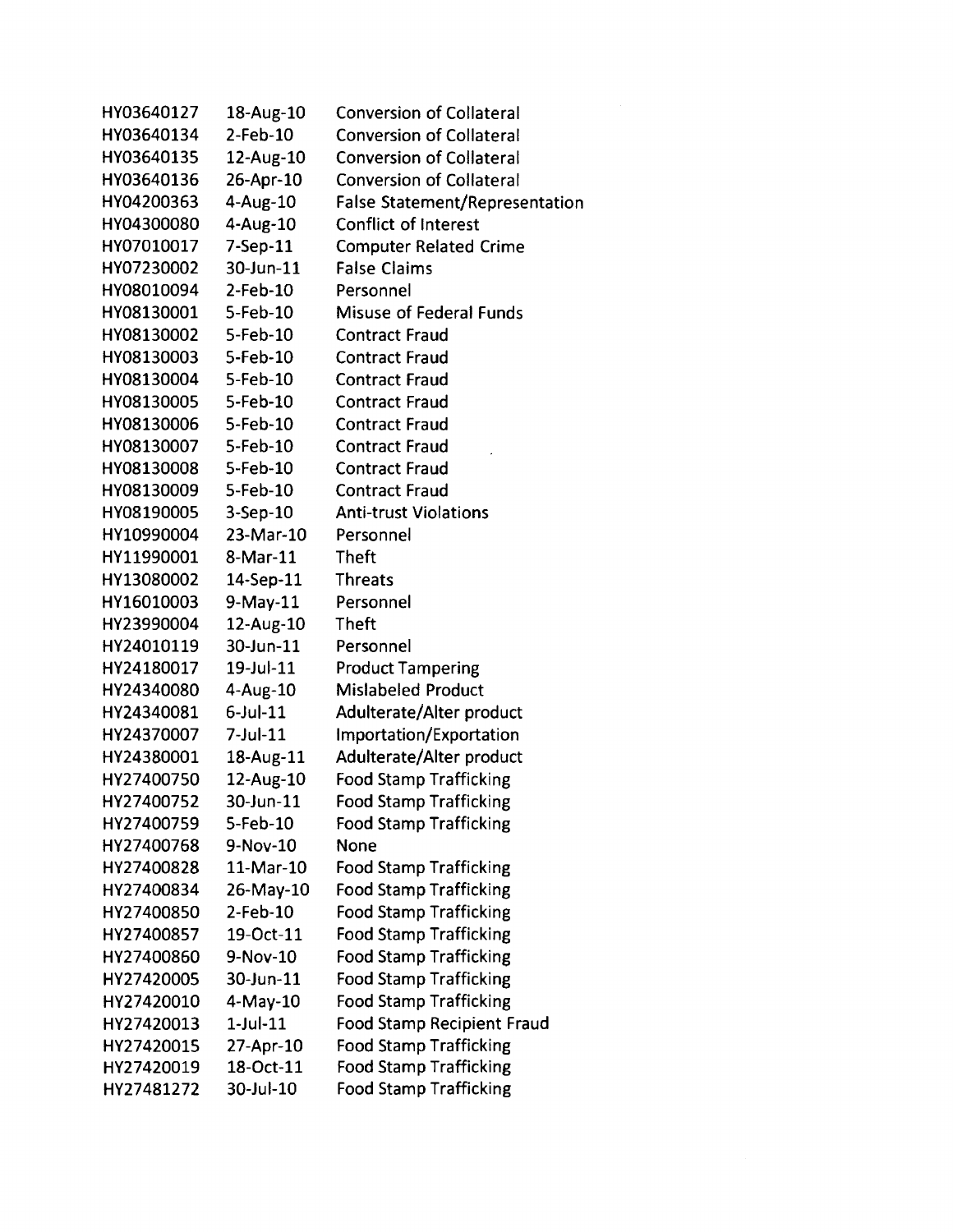| HY27481274 | 5-Feb-10       | <b>Food Stamp Trafficking</b>         |
|------------|----------------|---------------------------------------|
| HY27481297 | 19-Apr-10      | <b>Food Stamp Trafficking</b>         |
| HY27481307 | 21-Mar-11      | <b>Food Stamp Trafficking</b>         |
| HY27481308 | $2$ -Jun- $10$ | <b>Food Stamp Trafficking</b>         |
| HY27481309 | 7-Apr-10       | <b>Food Stamp Trafficking</b>         |
| HY27481334 | 15-Feb-11      | <b>Food Stamp Trafficking</b>         |
| HY27481335 | 6-Aug-10       | <b>Food Stamp Trafficking</b>         |
| HY27481336 | 14-Sep-11      | <b>Food Stamp Trafficking</b>         |
| HY27481351 | 21-Sep-10      | <b>Food Stamp Trafficking</b>         |
| HY27481371 | 13-Jun-11      | <b>Food Stamp Trafficking</b>         |
| HY27481375 | $2-Apr-10$     | <b>Food Stamp Trafficking</b>         |
| HY27481388 | 26-Oct-10      | <b>Food Stamp Trafficking</b>         |
| HY27481398 | 20-Sep-10      | <b>Food Stamp Trafficking</b>         |
| HY27481399 | 26-Oct-10      | <b>Food Stamp Trafficking</b>         |
| HY27481516 | 24-Feb-11      | <b>Food Stamp Trafficking</b>         |
| HY27490355 | $7$ -Jul-11    | <b>Food Stamp Recipient Fraud</b>     |
| HY27490369 | 5-Aug-10       | <b>Food Stamp Recipient Fraud</b>     |
| HY27490370 | 5-Aug-10       | <b>Food Stamp Recipient Fraud</b>     |
| HY27490373 | 5-Aug-10       | <b>Food Stamp Recipient Fraud</b>     |
| HY27490374 | 30-Jun-11      | <b>Food Stamp Recipient Fraud</b>     |
| HY27490381 | $5 - Aug-10$   | <b>Food Stamp Recipient Fraud</b>     |
| HY27490382 | 5-Aug-10       | <b>Food Stamp Recipient Fraud</b>     |
| HY27490387 | 5-Aug-10       | <b>Food Stamp Recipient Fraud</b>     |
| HY27490397 | 11-Mar-11      | <b>Food Stamp Trafficking</b>         |
| HY27490399 | 19-Jul-11      | <b>Food Stamp Recipient Fraud</b>     |
| HY27510005 | $4$ -May-10    | <b>Food Stamp Trafficking</b>         |
| HY27510007 | 5-Aug-10       | <b>False Claims</b>                   |
| HY27520028 | 12-Jan-10      | <b>False Claims</b>                   |
| HY27990035 | 21-Oct-11      | <b>Computer Related Crime</b>         |
| HY33010105 | 29-Jun-10      | <b>Theft</b>                          |
| HY33300007 | 20-Sep-10      | <b>Animal Welfare Violations</b>      |
| HY33300015 | 29-Jun-10      | <b>Animal Welfare Violations</b>      |
| HY33300028 | 28-May-10      | <b>Animal Welfare Violations</b>      |
| HY33400010 | 12-Jan-10      | Smuggling                             |
| HY33600001 | 7-Jul-11       | Smuggling                             |
| HY33600002 | $6$ -Aug-10    | <b>False Statement/Representation</b> |
| HY33990043 | 10-Aug-10      | <b>False Statement/Representation</b> |
| HY33990049 | $6-Aug-10$     | Smuggling                             |
| HY33990050 | 11-Aug-10      | Counterfeit                           |
| HY33990060 | 15-Jul-11      | <b>Theft</b>                          |
| HY33990061 | $6$ -Jul-11    | <b>False Statement/Representation</b> |
| HY34220002 | 6-Aug-10       | <b>False Statement/Representation</b> |
| HY58010005 | 18-Aug-10      | Personnel                             |
| KC01990024 | 30-Mar-11      | <b>Conflict of Interest</b>           |
| KC03010302 | 30-Jun-10      | Personnel                             |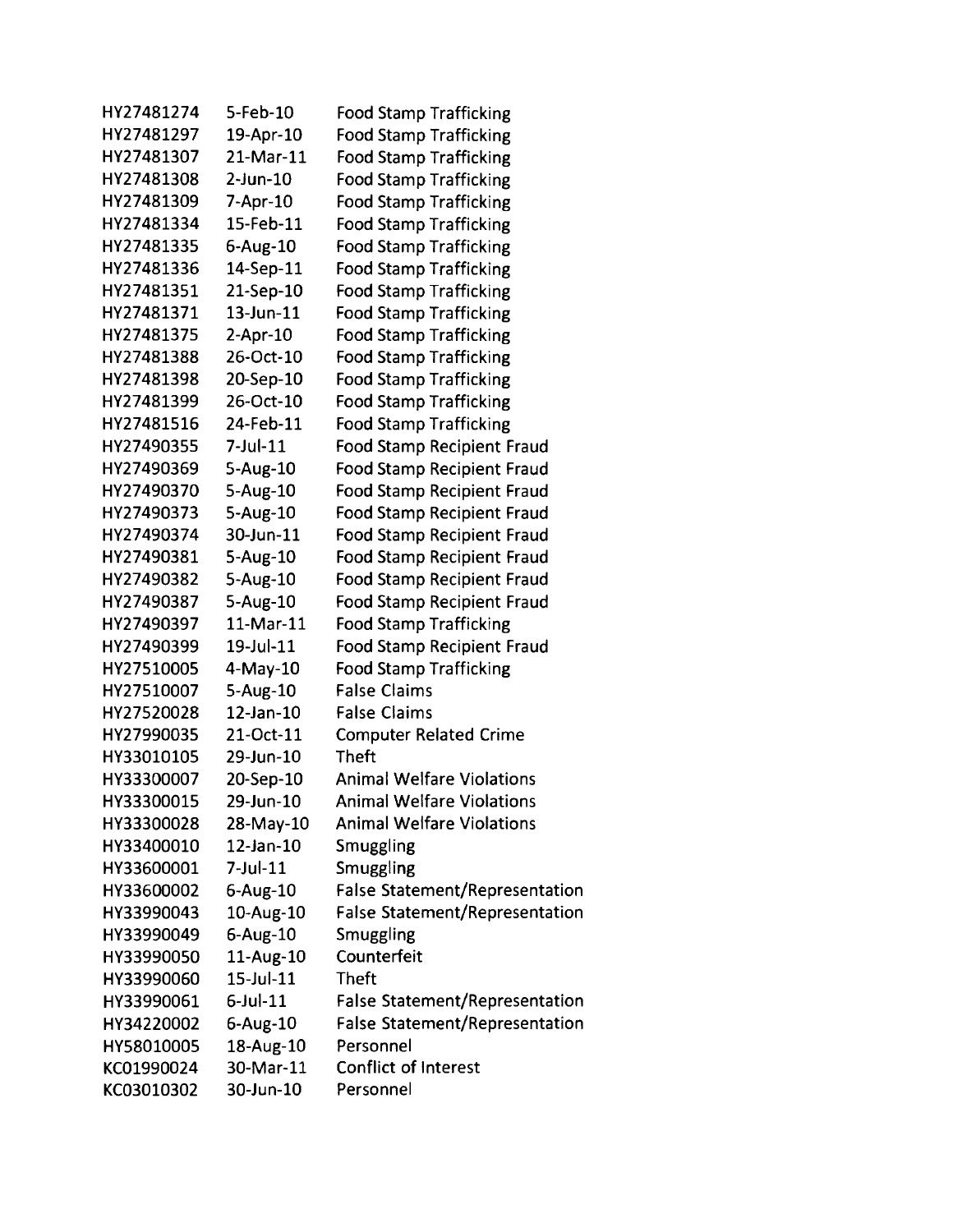| KC03010305 | $5$ -Jan- $11$  | Personnel                             |
|------------|-----------------|---------------------------------------|
| KC03160027 | 10-Jan-11       | Assault                               |
| KC03160028 | $1-Mar-10$      | <b>Threats</b>                        |
| KC03350059 | 21-Apr-11       | <b>False Claims</b>                   |
| KC03350062 | $4$ -Jan-10     | <b>False Statement/Representation</b> |
| KC03461947 | 24-Feb-11       | <b>Conversion of Collateral</b>       |
| KC03461964 | 22-Feb-11       | <b>Conversion of Collateral</b>       |
| KC03462060 | 18-Mar-10       | <b>Conversion of Collateral</b>       |
| KC03462182 | 30-Sep-10       | <b>Conversion of Collateral</b>       |
| KC03462204 | 12-Jul-11       | <b>Conversion of Collateral</b>       |
| KC03462209 | 29-Apr-10       | <b>Conversion of Collateral</b>       |
| KC03500032 | 6-Apr-10        | <b>False Claims</b>                   |
| KC03500036 | 6-Oct-10        | <b>False Statement/Representation</b> |
| KC03640196 | 29-Apr-10       | <b>Conversion of Collateral</b>       |
| KC03640236 | 18-Apr-11       | <b>Conversion of Collateral</b>       |
| KC03640239 | 14-Jan-10       | <b>Conversion of Collateral</b>       |
| KC03640240 | 13-Oct-10       | <b>Conversion of Collateral</b>       |
| KC03640241 | 11-Apr-11       | <b>Conversion of Collateral</b>       |
| KC03640243 | 18-Apr-11       | <b>Conversion of Collateral</b>       |
| KC03640250 | 22-Jan-10       | <b>Conversion of Collateral</b>       |
| KC03640251 | 14-Jan-10       | <b>Conversion of Collateral</b>       |
| KC03640261 | 10-Jan-11       | <b>Conversion of Collateral</b>       |
| KC03640263 | 16-Aug-11       | <b>Conversion of Collateral</b>       |
| KC03640264 | $10$ -Jan- $11$ | <b>Conversion of Collateral</b>       |
| KC03640270 | 16-Jul-10       | <b>Conversion of Collateral</b>       |
| KC03990037 | 12-Jul-11       | <b>Theft</b>                          |
| KC04200458 | 20-Jan-10       | <b>Frauds and Swindles</b>            |
| KC04200461 | 20-Jan-10       | <b>False Statement/Representation</b> |
| KC04200462 | 29-Jun-10       | <b>False Statement/Representation</b> |
| KC05300068 | $13-May-10$     | <b>False Statement/Representation</b> |
| KC05300076 | $2-Mar-10$      | <b>False Statement/Representation</b> |
| KC05300080 | 18-Apr-11       | <b>False Claims</b>                   |
| KC05300083 | $10$ -Jan- $11$ | <b>False Claims</b>                   |
| KC05300090 | $11$ -Apr- $11$ | <b>False Statement/Representation</b> |
| KC05300093 | 7-Sep-10        | <b>False Claims</b>                   |
| KC05300097 | $2-Dec-11$      | <b>False Claims</b>                   |
| KC05300098 | 28-May-10       | <b>False Statement/Representation</b> |
| KC08010113 | 22-Jan-10       | Personnel                             |
| KC08010189 | 22-Jul-11       | <b>Theft</b>                          |
| KC10010069 | $10$ -Jan- $11$ | <b>Conflict of Interest</b>           |
| KC10010074 | 11-Mar-11       | <b>Conflict of Interest</b>           |
| KC10220002 | 28-May-10       | <b>False Claims</b>                   |
| KC23990002 | 30-Mar-10       | <b>Theft</b>                          |
| KC24010118 | 7-Jul-10        | Assault                               |
| KC24340090 | 20-Apr-11       | Adulterate/Alter product              |

 $\bar{\mathcal{A}}$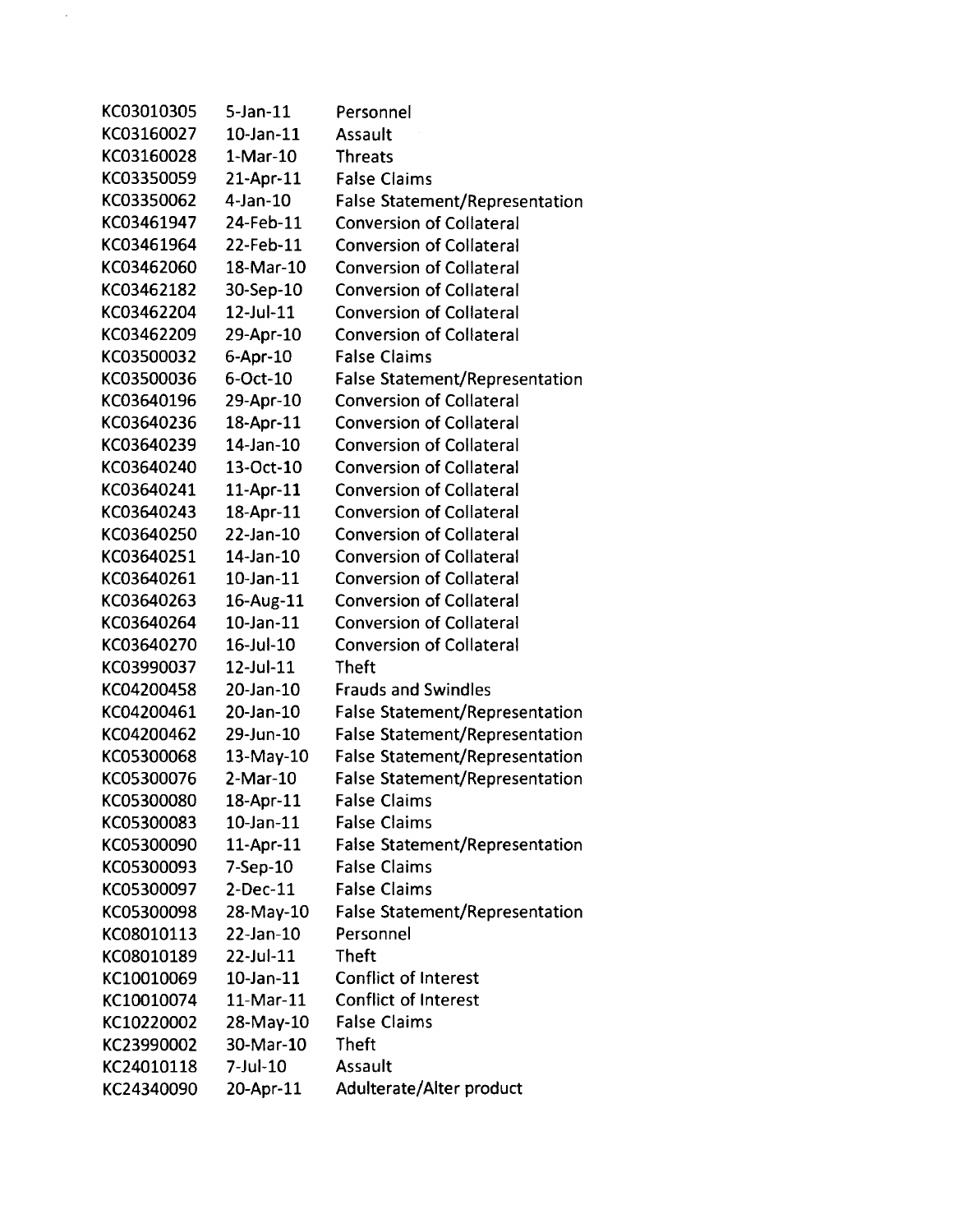| KC27100024 | 9-Mar-10        | <b>Food Stamp Trafficking</b>         |
|------------|-----------------|---------------------------------------|
| KC27480800 | 2-Sep-10        | <b>Food Stamp Trafficking</b>         |
| KC27480803 | 14-Jan-11       | <b>Food Stamp Trafficking</b>         |
| KC27480824 | 26-Apr-10       | <b>Food Stamp Trafficking</b>         |
| KC27480827 | 22-Dec-11       | <b>Food Stamp Trafficking</b>         |
| KC27480847 | 14-Jan-11       | <b>Food Stamp Trafficking</b>         |
| KC27480849 | 22-Dec-11       | <b>Food Stamp Trafficking</b>         |
| KC27480873 | 28-Nov-11       | <b>Food Stamp Trafficking</b>         |
| KC27490281 | 28-May-10       | <b>Food Stamp Recipient Fraud</b>     |
| KC27490285 | 24-Feb-11       | <b>Food Stamp Recipient Fraud</b>     |
| KC27490287 | 31-Mar-10       | <b>Food Stamp Recipient Fraud</b>     |
| KC27490290 | 13-Oct-10       | <b>Food Stamp Recipient Fraud</b>     |
| KC27490294 | 19-Feb-10       | <b>Food Stamp Recipient Fraud</b>     |
| KC27490299 | 28-Sep-10       | <b>Food Stamp Recipient Fraud</b>     |
| KC27490300 | 29-Jun-11       | <b>Food Stamp Recipient Fraud</b>     |
| KC27490301 | 4-Jan-10        | None                                  |
| KC27490308 | 4-Oct-11        | <b>Food Stamp Recipient Fraud</b>     |
| KC27490320 | $10$ -Jan- $11$ | <b>Food Stamp Recipient Fraud</b>     |
| KC27490322 | $14$ -Jan- $11$ | <b>Food Stamp Recipient Fraud</b>     |
| KC27520020 | 9-Mar-11        | <b>False Claims</b>                   |
| KC27520021 | 15-Nov-10       | <b>False Statement/Representation</b> |
| KC27530005 | 30-Sep-10       | <b>Food Stamp Trafficking</b>         |
| KC30010004 | 22-Dec-11       | Personnel                             |
| KC33160006 | 4-Feb-11        | Assault                               |
| KC33300001 | 13-Apr-11       | <b>Animal Welfare Violations</b>      |
| KC33300005 | 4-Oct-11        | <b>Animal Welfare Violations</b>      |
| SF03010135 | 8-Feb-11        | <b>Conflict of Interest</b>           |
| SF03010136 | 30-Aug-11       | Personnel                             |
| SF03350039 | 8-Feb-11        | <b>False Statement/Representation</b> |
| SF03640088 | 31-Mar-11       | <b>Conversion of Collateral</b>       |
| SF03640117 | 30-Aug-11       | <b>Theft</b>                          |
| SF04200472 | 22-Mar-11       | <b>False Statement/Representation</b> |
| SF04990064 | $2-May-11$      | Theft                                 |
| SF08010526 | $25$ -Jan- $11$ | Extortion                             |
| SF08010545 | 19-Mar-10       | Personnel                             |
| SF08010551 | $11$ -Feb- $11$ | <b>False Claims</b>                   |
| SF08010566 | 11-Feb-10       | <b>False Statement/Representation</b> |
| SF08010576 | 19-May-10       | <b>Theft</b>                          |
| SF08010580 | 15-Apr-11       | <b>Theft</b>                          |
| SF08010598 | 5-Oct-10        | Personnel                             |
| SF08010606 | 31-Aug-10       | Arson                                 |
| SF08010616 | 7-Oct-10        | Personnel                             |
| SF08010624 | 19-May-11       | <b>Threats</b>                        |
| SF08010627 | $1-Nov-11$      | <b>Narcotics Violation</b>            |
| SF08010629 | 11-May-11       | Personnel                             |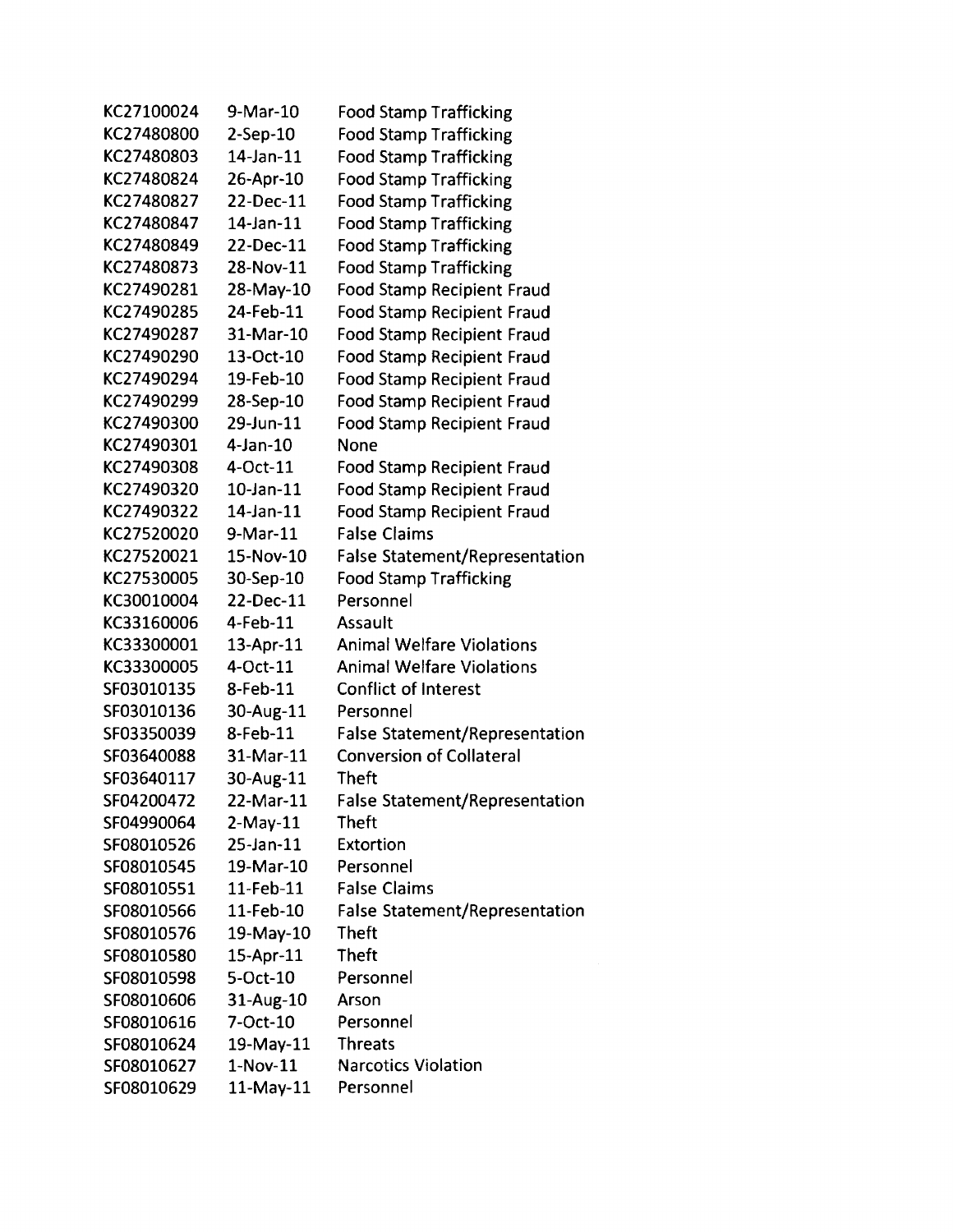| SF08010633   | 28-Sep-11       | Arson                                 |
|--------------|-----------------|---------------------------------------|
| SF08010635   | 25-Oct-11       | Embezzlement                          |
| SF08010638   | $1-Nov-11$      | <b>Obstruction of Justice</b>         |
| SF08010639   | 27-Sep-10       | Personnel                             |
| SF08010651   | 24-Jan-11       | <b>Bribery/Gratuity</b>               |
| SF08080007   | 29-Jun-10       | <b>Threats</b>                        |
| SF08080008   | 9-Feb-11        | <b>Threats</b>                        |
| SF08160007   | $13 -$ Jul-10   | <b>Threats</b>                        |
| SF08160011   | $8$ -Jul-10     | <b>Assault</b>                        |
| SF0816001101 | $8$ -Jul-10     | Improper/Inadequate Sampling          |
| SF08160013   | 22-Feb-11       | <b>Threats</b>                        |
| SF08990100   | 24-Jun-10       | <b>False Statement/Representation</b> |
| SF08990105   | 27-Sep-11       | <b>False Statement/Representation</b> |
| SF10990003   | 29-Jun-10       | <b>Theft</b>                          |
| SF24010090   | $11$ -Jul- $11$ | Personnel                             |
| SF24010091   | 24-Jun-10       | <b>Non-Work Related Misconduct</b>    |
| SF24010092   | 15-Sep-11       | Extortion                             |
| SF24010093   | $11$ -May- $11$ | Personnel                             |
| SF24010096   | 1-Nov-11        | <b>Theft</b>                          |
| SF24080003   | 12-Aug-10       | Assault                               |
| SF24340092   | 5-Dec-11        | <b>Adulterate/Alter product</b>       |
| SF24370001   | 17-May-10       | Adulterate/Alter product              |
| SF27470537   | 5-Aug-10        | <b>Food Stamp Trafficking</b>         |
| SF27481050   | $4$ -May-11     | <b>Food Stamp Recipient Fraud</b>     |
| SF27481063   | $15$ -Jul- $10$ | <b>Food Stamp Trafficking</b>         |
| SF27481127   | 30-Sep-11       | <b>Food Stamp Trafficking</b>         |
| SF27481263   | $1-Nov-11$      | <b>Food Stamp Trafficking</b>         |
| SF27481325   | 26-Oct-11       | <b>Food Stamp Trafficking</b>         |
| SF27481326   | 26-Oct-11       | <b>Food Stamp Trafficking</b>         |
| SF27481327   | 26-Oct-11       | <b>Food Stamp Trafficking</b>         |
| SF27481328   | 26-Oct-11       | <b>Food Stamp Trafficking</b>         |
| SF27481329   | 26-Oct-11       | <b>Food Stamp Trafficking</b>         |
| SF27481330   | 26-Oct-11       | <b>Food Stamp Trafficking</b>         |
| SF27481331   | 26-Oct-11       | <b>Food Stamp Trafficking</b>         |
| SF27481332   | 24-Oct-11       | <b>Food Stamp Trafficking</b>         |
| SF27490555   | 15-Dec-10       | <b>Theft</b>                          |
| SF27490559   | 11-Feb-10       | <b>Food Stamp Recipient Fraud</b>     |
| SF27490561   | 23-Feb-10       | <b>Food Stamp Recipient Fraud</b>     |
| SF27490563   | 2-Feb-10        | <b>Food Stamp Recipient Fraud</b>     |
| SF27490564   | 24-May-11       | <b>Food Stamp Recipient Fraud</b>     |
| SF27510014   | 19-Oct-10       | <b>False Statement/Representation</b> |
| SF27510020   | 27-Sep-11       | <b>False Statement/Representation</b> |
| SF27520080   | 29-Jun-10       | <b>False Claims</b>                   |
| SF33150001   | 14-May-10       | Smuggling                             |
| SF33300009   | 16-Jul-10       | <b>Animal Welfare Violations</b>      |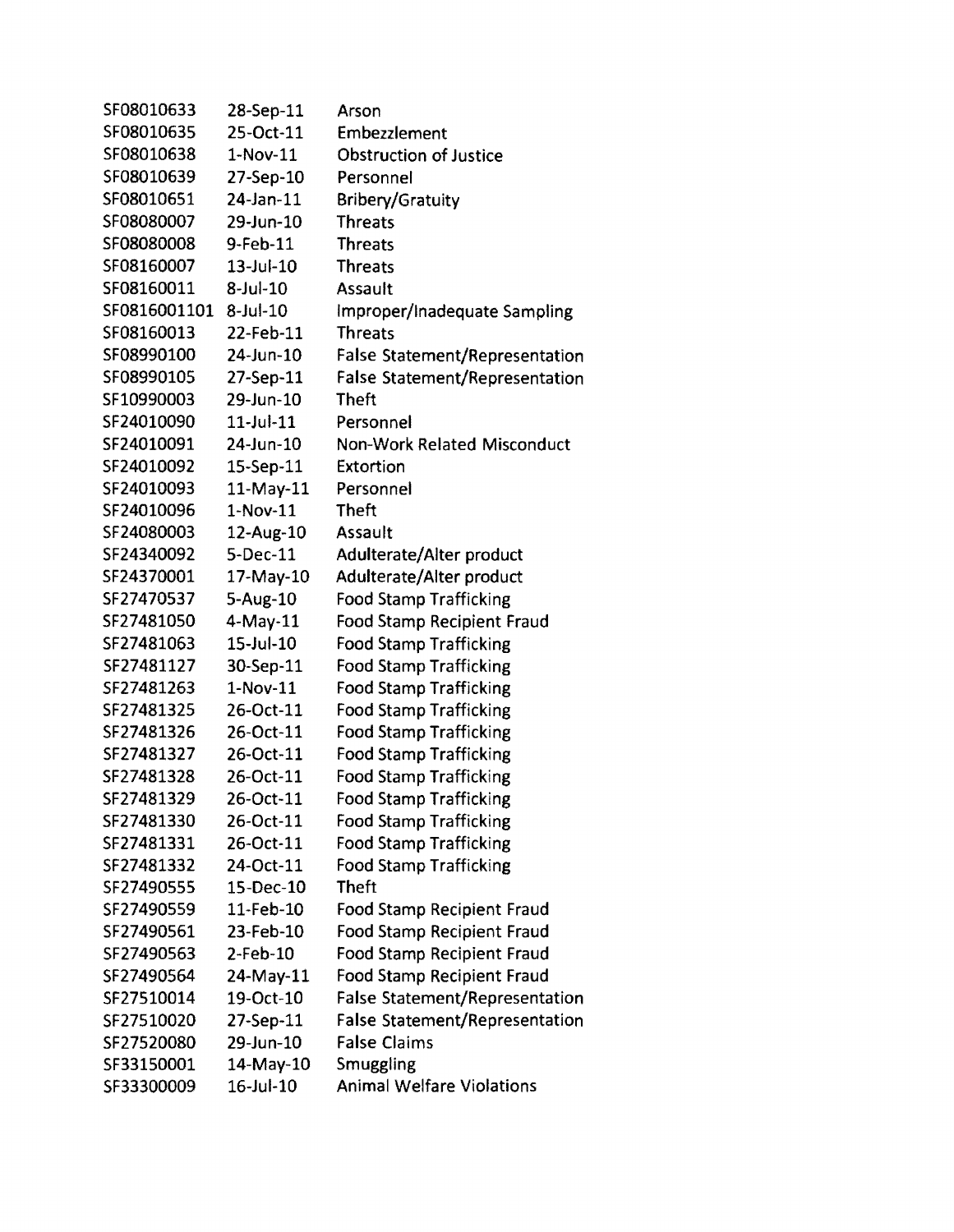| SF33300016 | 26-Apr-11       | <b>Animal Welfare Violations</b>      |
|------------|-----------------|---------------------------------------|
| SF33300023 | 26-Apr-11       | <b>Animal Welfare Violations</b>      |
| SF33300024 | 5-Nov-11        | Racketeering                          |
| SF33300026 | $1-Dec-11$      | <b>Animal Welfare Violations</b>      |
| SF33400030 | 19-May-10       | Smuggling                             |
| SF33400039 | 31-Mar-11       | Smuggling                             |
| SF33400043 | 25-Jan-11       | Smuggling                             |
| SF33500176 | $11$ -Jan- $11$ | False Statement/Representation        |
| SF33500179 | 29-Apr-11       | <b>False Statement/Representation</b> |
| SF33990090 | 30-Nov-11       | <b>False Statement/Representation</b> |
| SF33990092 | 26-Oct-11       | Importation/Exportation               |
| TE01010067 | 29-Dec-10       | <b>False Statement/Representation</b> |
| TE01010068 | 21-Dec-10       | <b>False Statement/Representation</b> |
| TE01010069 | 22-Dec-10       | <b>False Statement/Representation</b> |
| TE01990095 | 23-Mar-11       | <b>False Statement/Representation</b> |
| TE02010080 | 25-Feb-10       | <b>Non-Work Related Misconduct</b>    |
| TE02170001 | 22-Jan-10       | Extortion                             |
| TE03010242 | 25-Feb-10       | <b>Conflict of Interest</b>           |
| TE03010262 | 29-Dec-10       | <b>False Statement/Representation</b> |
| TE03010281 | 17-Feb-11       | Non-Work Related Misconduct           |
| TE03080005 | 12-May-11       | <b>Threats</b>                        |
| TE03350025 | 16-Dec-10       | <b>False Claims</b>                   |
| TE03450010 | 15-Nov-10       | <b>Conversion of Collateral</b>       |
| TE03450011 | 21-Dec-10       | <b>Conversion of Collateral</b>       |
| TE03460032 | 2-Apr-10        | <b>Conversion of Collateral</b>       |
| TE03460040 | $3$ -Jun- $10$  | <b>Conversion of Collateral</b>       |
| TE03460048 | 22-Dec-11       | <b>Conversion of Collateral</b>       |
| TE03500104 | 8-Feb-10        | <b>Theft</b>                          |
| TE03640192 | 29-Dec-10       | <b>Conversion of Collateral</b>       |
| TE03640260 | 25-Feb-10       | <b>Conversion of Collateral</b>       |
| TE03640266 | 19-Dec-11       | <b>Conversion of Collateral</b>       |
| TE03640271 | 27-Oct-11       | <b>Conversion of Collateral</b>       |
| TE03640290 | 25-Oct-11       | <b>Conversion of Collateral</b>       |
| TE03640297 | 10-Aug-10       | <b>Conversion of Collateral</b>       |
| TE03640299 | 10-Aug-10       | <b>Conversion of Collateral</b>       |
| TE03640300 | 27-Oct-11       | <b>Conversion of Collateral</b>       |
| TE03640309 | 20-Feb-11       | <b>Conversion of Collateral</b>       |
| TE03640312 | $1-Apr-11$      | <b>Conversion of Collateral</b>       |
| TE03640319 | 21-Dec-10       | <b>Conversion of Collateral</b>       |
| TE03640332 | 19-Aug-11       | <b>False Statement/Representation</b> |
| TE03640337 | 29-Jul-11       | <b>Conversion of Collateral</b>       |
| TE03640341 | 27-Oct-11       | <b>False Statement/Representation</b> |
| TE03640361 | 27-Oct-11       | <b>Conversion of Collateral</b>       |
| TE03990160 | $4-Aug-10$      | <b>False Claims</b>                   |
| TE04010304 | 16-Dec-10       | <b>Conflict of Interest</b>           |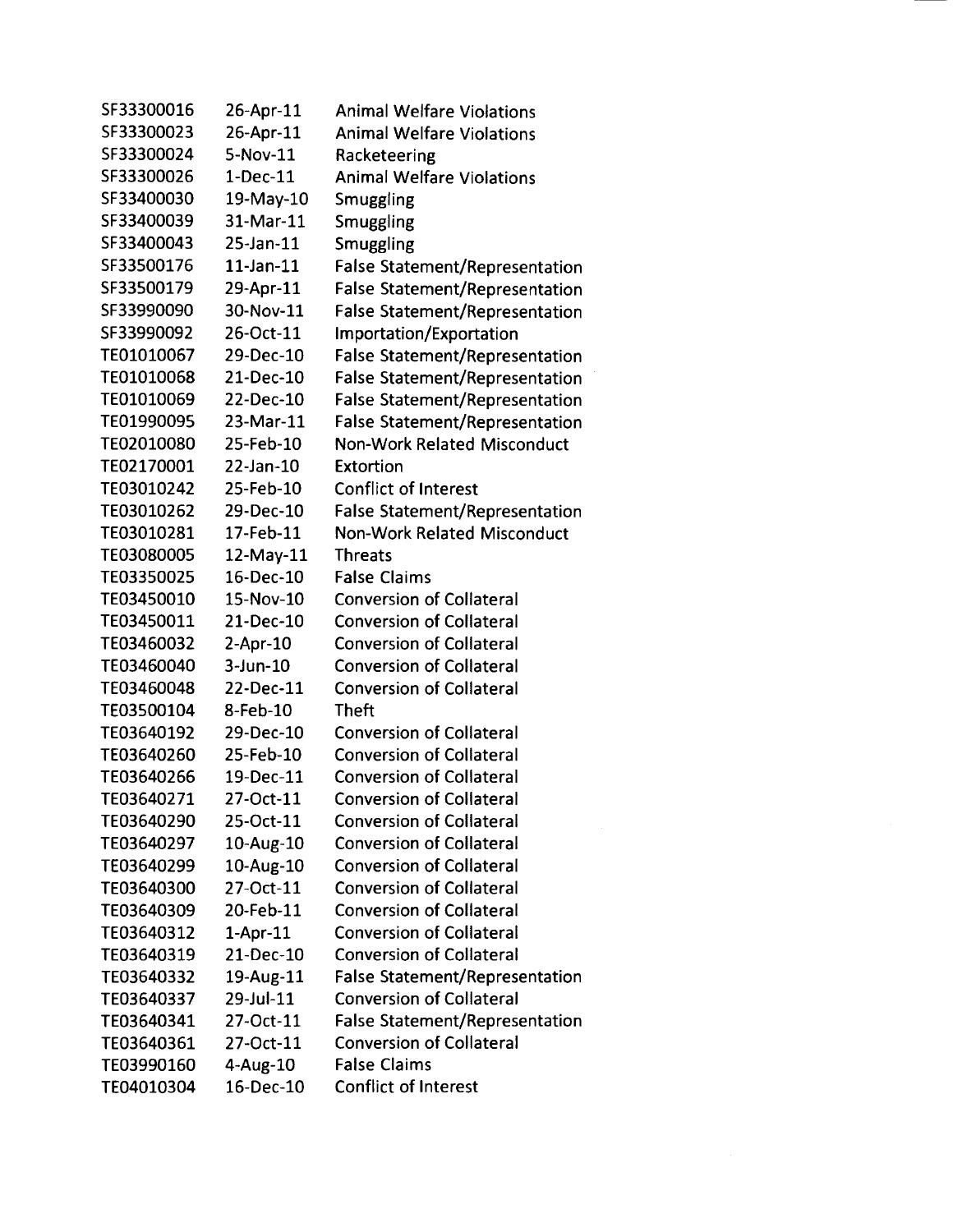| TE04010313 | 24-Mar-11       | <b>Conflict of Interest</b>           |
|------------|-----------------|---------------------------------------|
| TE04990131 | 21-Dec-10       | False Statement/Representation        |
| TE04990135 | 8-Feb-10        | Embezzlement                          |
| TE04990139 | 16-Dec-10       | False Statement/Representation        |
| TE04990141 | $2-Dec-11$      | <b>Frauds and Swindles</b>            |
| TE05300129 | 22-Dec-10       | <b>False Claims</b>                   |
| TE05300163 | 22-Dec-10       | <b>False Statement/Representation</b> |
| TE10010128 | $3$ -Jun- $10$  | <b>Bribery/Gratuity</b>               |
| TE10010135 | $1-Apr-11$      | <b>Non-Work Related Misconduct</b>    |
| TE10990024 | $1$ -Jun- $10$  | <b>Theft</b>                          |
| TE10990025 | 16-Dec-10       | <b>Theft</b>                          |
| TE10990027 | 29-Jul-11       | <b>Theft</b>                          |
| TE11010022 | 17-Feb-10       | Personnel                             |
| TE11010023 | $3-Feb-11$      | <b>False Claims</b>                   |
| TE24010087 | 3-Feb-11        | Embezzlement                          |
| TE24180025 | 15-Nov-10       | <b>Product Tampering</b>              |
| TE24370001 | 10-Aug-10       | <b>False Statement/Representation</b> |
| TE24380006 | $12$ -May- $11$ | <b>False Claims</b>                   |
| TE24990012 | 25-Feb-10       | <b>Theft</b>                          |
| TE24990016 | 15-Nov-10       | <b>Animal Enterprise Terrorism</b>    |
| TE27010014 | 25-Feb-10       | <b>False Claims</b>                   |
| TE27010015 | 9-Feb-10        | <b>False Statement/Representation</b> |
| TE27400664 | 22-Dec-11       | <b>Food Stamp Trafficking</b>         |
| TE27400684 | 22-Dec-10       | <b>Food Stamp Trafficking</b>         |
| TE27400703 | 25-Feb-10       | <b>Food Stamp Trafficking</b>         |
| TE27400716 | 4-Apr-11        | <b>Food Stamp Trafficking</b>         |
| TE27400717 | 27-Oct-11       | <b>Food Stamp Trafficking</b>         |
| TE27400718 | 14-Nov-11       | <b>Food Stamp Trafficking</b>         |
| TE27400719 | 21-Dec-10       | <b>Food Stamp Trafficking</b>         |
| TE27400741 | 26-Oct-11       | <b>Food Stamp Trafficking</b>         |
| TE27410105 | 11-Aug-10       | <b>Theft</b>                          |
| TE27470875 | 29-Dec-10       | <b>Food Stamp Trafficking</b>         |
| TE27470958 | 26-May-10       | <b>Food Stamp Trafficking</b>         |
| TE27470961 | 29-Jul-11       | <b>Food Stamp Trafficking</b>         |
| TE27481186 | $1-Apr-11$      | <b>Food Stamp Trafficking</b>         |
| TE27481192 | $1-Apr-11$      | <b>Food Stamp Trafficking</b>         |
| TE27481204 | 15-Nov-10       | <b>Food Stamp Trafficking</b>         |
| TE27481209 | 29-Dec-10       | <b>Food Stamp Trafficking</b>         |
| TE27481223 | 5-Feb-10        | <b>Food Stamp Trafficking</b>         |
| TE27481236 | 5-Feb-10        | <b>Food Stamp Trafficking</b>         |
| TE27481251 | 29-Dec-10       | <b>Food Stamp Trafficking</b>         |
| TE27481252 | 27-Oct-11       | <b>Food Stamp Trafficking</b>         |
| TE27481253 | 29-Dec-10       | <b>Food Stamp Trafficking</b>         |
| TE27481254 | 23-Dec-11       | <b>Food Stamp Trafficking</b>         |
| TE27481287 | 26-Oct-11       | <b>Food Stamp Trafficking</b>         |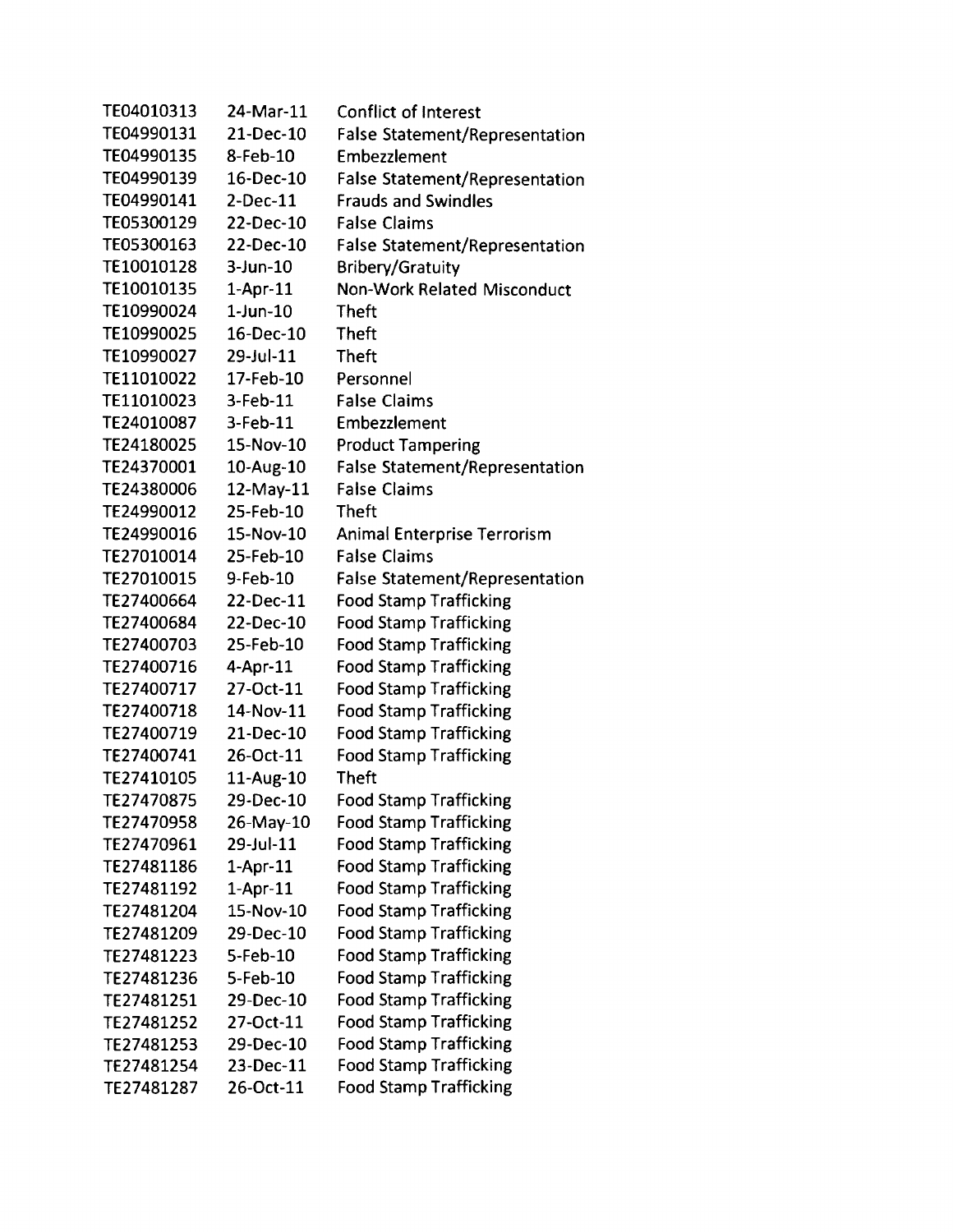| TE27481309 | 19-Dec-11   | <b>Food Stamp Trafficking</b>         |
|------------|-------------|---------------------------------------|
| TE27481316 | 29-Jul-11   | <b>Food Stamp Trafficking</b>         |
| TE27481323 | 29-Jul-11   | <b>Food Stamp Trafficking</b>         |
| TE27481331 | 29-Jul-11   | <b>Food Stamp Trafficking</b>         |
| TE27490505 | 2-Mar-10    | <b>Food Stamp Recipient Fraud</b>     |
| TE27490509 | 23-Mar-11   | Food Stamp Recipient Fraud            |
| TE27490512 | 10-Aug-10   | <b>Food Stamp Recipient Fraud</b>     |
| TE27490516 | 10-Aug-10   | <b>False Statement/Representation</b> |
| TE27490517 | $3$ -Jun-10 | <b>Food Stamp Recipient Fraud</b>     |
| TE27490518 | 11-Aug-10   | <b>Food Stamp Recipient Fraud</b>     |
| TE27490519 | 5-Feb-10    | <b>Food Stamp Recipient Fraud</b>     |
| TE27490523 | 5-Feb-10    | <b>False Statement/Representation</b> |
| TE27490524 | 10-Aug-10   | <b>False Statement/Representation</b> |
| TE27490525 | 10-Aug-10   | <b>False Statement/Representation</b> |
| TE27490526 | 26-Oct-11   | <b>False Statement/Representation</b> |
| TE27490527 | 5-Feb-10    | <b>False Statement/Representation</b> |
| TE27490529 | 10-Aug-10   | <b>Food Stamp Recipient Fraud</b>     |
| TE27490530 | 10-Aug-10   | <b>Food Stamp Recipient Fraud</b>     |
| TE27490531 | $1-Mar-10$  | <b>False Statement/Representation</b> |
| TE27490532 | 23-Dec-11   | <b>False Statement/Representation</b> |
| TE27490533 | 25-Oct-11   | <b>Theft</b>                          |
| TE27490534 | $2$ -Feb-11 | <b>False Claims</b>                   |
| TE27490535 | $2$ -Feb-11 | <b>False Claims</b>                   |
| TE27490541 | 27-Oct-11   | <b>False Statement/Representation</b> |
| TE27490547 | 20-Oct-11   | <b>Food Stamp Recipient Fraud</b>     |
| TE27490550 | 24-Oct-11   | <b>Food Stamp Recipient Fraud</b>     |
| TE27490551 | 19-Aug-11   | <b>Food Stamp Recipient Fraud</b>     |
| TE27520051 | 21-Dec-10   | <b>False Claims</b>                   |
| TE27530014 | 22-Jan-10   | <b>False Statement/Representation</b> |
| TE27530015 | 9-Feb-10    | <b>WIC Program Violations</b>         |
| TE27530024 | 22-Dec-10   | <b>Theft</b>                          |
| TE27530027 | 12-Apr-11   | <b>WIC Program Violations</b>         |
| TE27530030 | 20-Apr-11   | <b>WIC Program Violations</b>         |
| TE27600026 | 27-Oct-11   | <b>False Claims</b>                   |
| TE27600027 | 19-Aug-11   | <b>False Statement/Representation</b> |
| TE27990036 | 5-Feb-10    | <b>False Claims</b>                   |
| TE27990037 | 5-Feb-10    | <b>False Claims</b>                   |
| TE27990043 | $3$ -Jun-10 | <b>False Claims</b>                   |
| TE27990044 | 5-Feb-10    | <b>False Claims</b>                   |
| TE27990046 | 9-Feb-10    | <b>False Statement/Representation</b> |
| TE27990047 | 5-Feb-10    | <b>False Statement/Representation</b> |
| TE27990048 | 5-Feb-10    | <b>False Statement/Representation</b> |
| TE27990049 | 5-Feb-10    | <b>False Statement/Representation</b> |
| TE27990050 | 9-Feb-10    | <b>False Statement/Representation</b> |
| TE27990051 | 9-Feb-10    | <b>False Statement/Representation</b> |